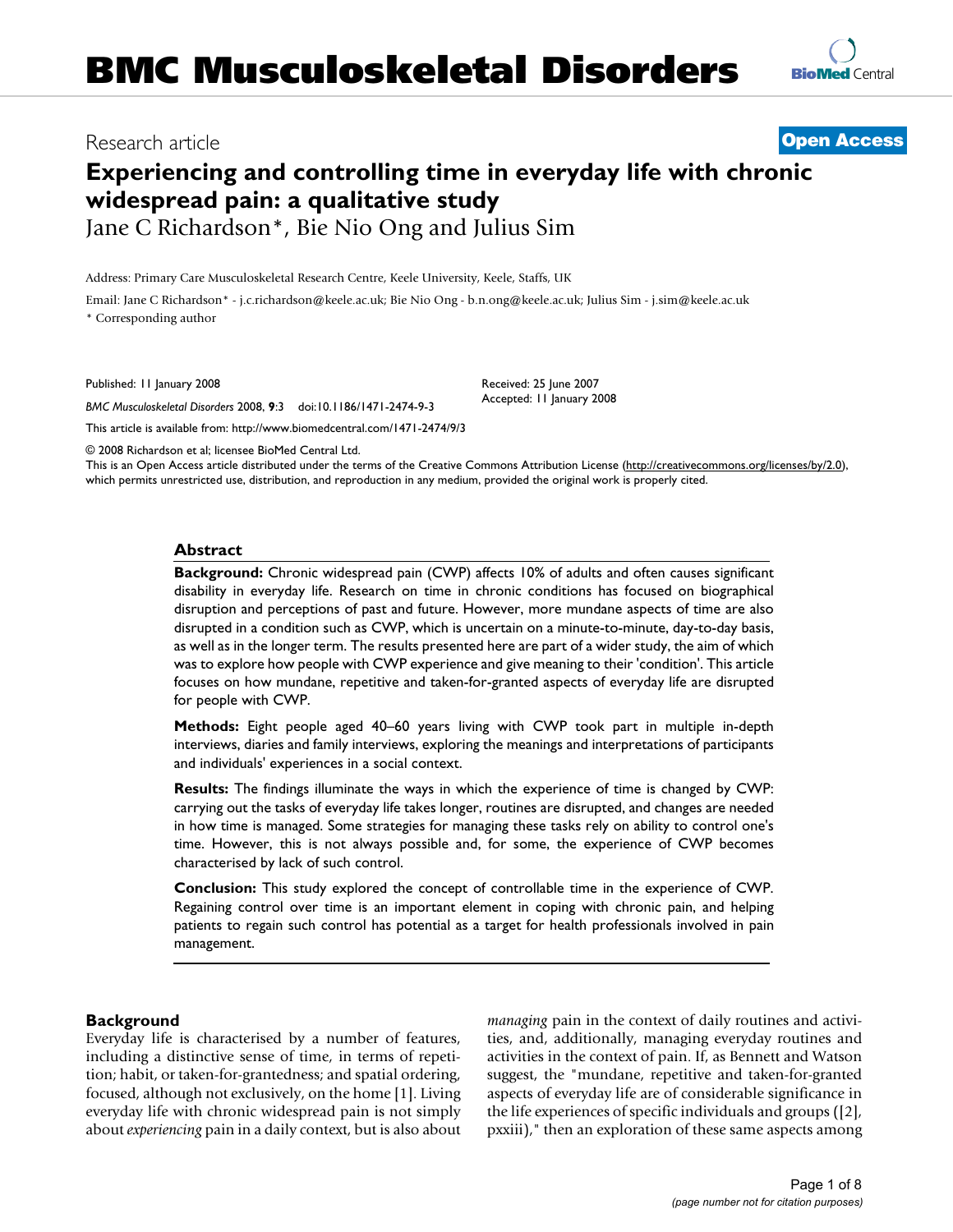people with chronic widespread pain will illuminate the ways in which their lives are altered by the condition.

Research on concepts of time in chronic illness has focused on biographical disruption – the disruption to existential time and perceptions of the future in lifethreatening illnesses, and the alteration of perceptions of past, present and future [3-5]. Chronic illness, by definition, has a temporal nature [6], and these concepts are all relevant to conditions which are characterised partly by uncertainty, including chronic widespread pain [7,8]. However, more mundane aspects of time are also disrupted in a condition such as chronic widespread pain, which is uncertain on a minute-to-minute, day-to-day basis, as well as in the longer term.

Corbin draws attention to the importance of different types of time in health and illness, distinguishing between "clock time," "historical time," "biographical time," "perceived time," and "internal time [9]." Historical time (the development of one's body over time, including family influences and genetic factors) and biographical time (lifetime experiences which make up a self and which may be disrupted by illness) are both relevant to work on past, present and future in chronic illness. Clock time, perceived time and internal time are more relevant to the everyday lives of people with chronic widespread pain. In this article we focus on clock time and perceived time and introduce the notion of "controllable time" as an important aspect of the experience of living with chronic widespread pain. We use clock time to refer to time related to tasks or routines to be carried out at particular points, often determined externally; for example, work or taking of medicines. We use perceived time to refer to how a person feels about time in their everyday life, whether it is that something is taking a long time to complete, or that a task cannot be sustained for any length of time. Perceived time may be taken for granted in health, but not in illness.

The aim of the wider study on which this article is based was to explore how people with chronic widespread pain

experience, understand and make meaning of their 'condition', and attempt to influence or exert control over their pain [7,8]. The aim of this article is to explore the concept of time in the everyday lives of people with chronic widespread pain.

The article is primarily a sociological analysis, but in the conclusion we will draw out some suggestions as to how our findings may inform clinical practice.

## **Methods**

Ethical approval for the whole study was obtained from North Staffordshire Local Research Ethics Committee.

#### *Participants*

We selected participants from responders (who had agreed to further contact) to a previous community-based survey of adults carried out in 1995, designed to explore other health areas but including questions on musculoskeletal pain. Potential participants for the qualitative study were selected on the basis of having pain that was chronic (had lasted for at least three months) and widespread (occurring in the axial skeleton, including low back, above and below the waist and in contralateral limbs, these being the classification criteria for chronic widespread pain) [10]. The final sample of eight people therefore comprised people who would have experience of chronic widespread pain, and also reflect a range of experience related to age, length of time with pain, family circumstances and so on. They also had to be willing to take part in the full qualitative study. The four men and four women ranged in age from 40–60 years. All except one had stopped work due to their health. Table 1 provides details of the participants.

## *Approach*

In this study we took an interpretative psychosocial approach, focusing on the meanings and interpretations of participants, who are considered as active agents in managing and responding to illness [11], and exploring individuals' experiences in a social context. We also drew on a narrative approach, in the sense of using the stories

|  |  | Table 1: details of participants |  |
|--|--|----------------------------------|--|
|  |  |                                  |  |

| Pseudonym      | Age at interview | <b>Family</b>                                                      | Work                                                 |
|----------------|------------------|--------------------------------------------------------------------|------------------------------------------------------|
| Duncan         | 50               | Wife; I child at home, I child away                                | Retired from police                                  |
| Eileen         | 57               | Single; no children                                                | Retired from teaching                                |
| <b>Harry</b>   | 53               | Wife: I adult child at home                                        | Previously factory fitter/foreman and warehouse work |
| Michael        | 56               | Wife; I child at home, I child at university                       | Previously miner and railway guard                   |
| <b>Natalie</b> | 40               | Husband: I child at home                                           | Previous work, last as phlebotomist                  |
| Sue            | 46               | Husband: I adult child with own children: I adult<br>child at home | Part-time work in warehouse                          |
| Trevor         | 58               | Divorced; I child (no contact)                                     | Previous manual work                                 |
| Val            | 54               | Husband; 2 adult children at home                                  | Previous manual work in pottery industry             |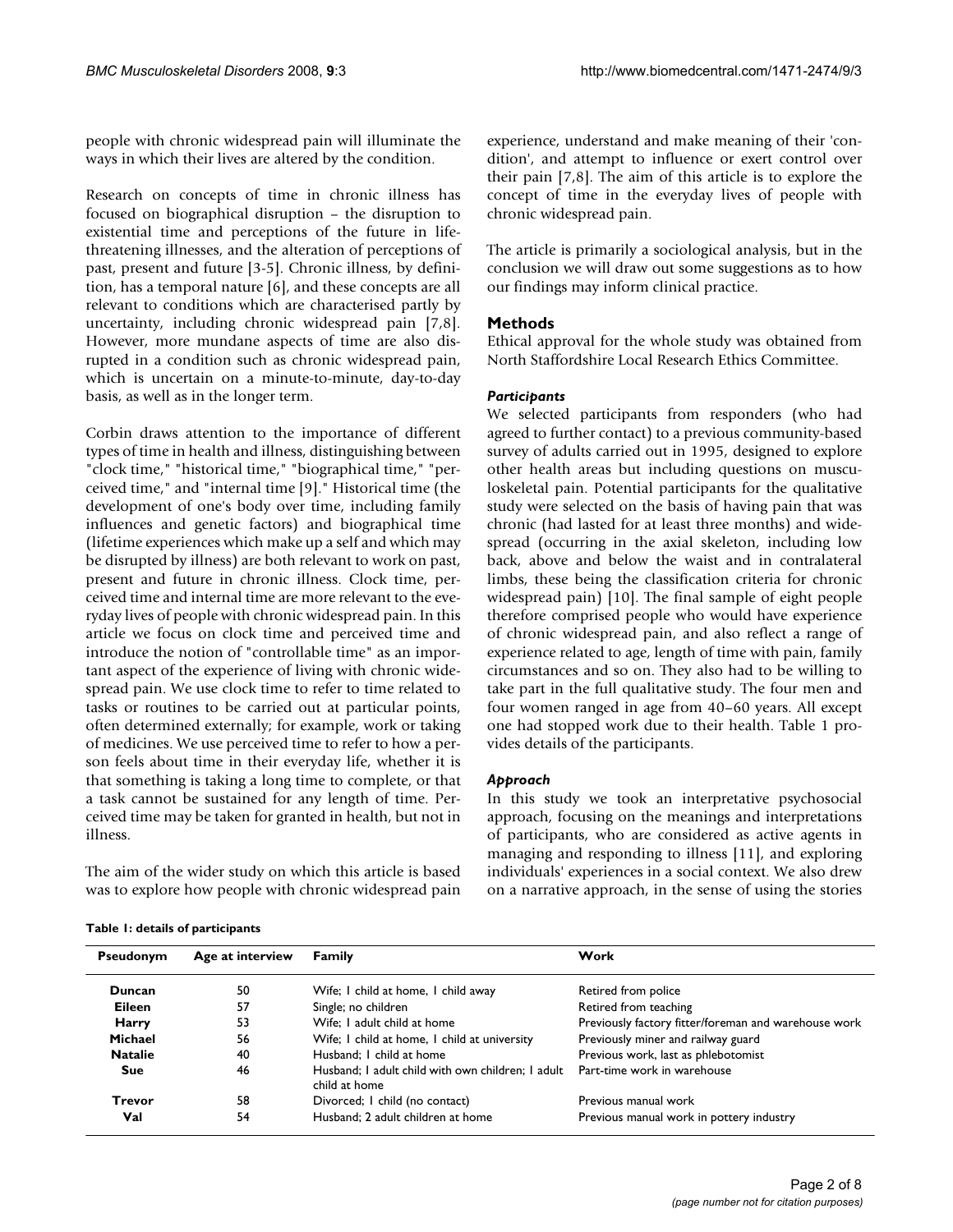told by research participants to explore various aspects of chronic widespread pain in their everyday lives, but within the context of cautions raised over this approach [12,13], for example that the analysis of narrative forms or types – that is, the *way* in which people structure and tell their story – should not take precedence over the 'everyday and mundane dimensions of experience' [12].

## *Data generation*

We used a combination of data generation methods, centred around multiple in-depth interviews, which enable process or change (or indeed stability) to be highlighted, trust to be built [14], and a deeper understanding to be gained of 'the meaning which informants attribute to certain events' [15]. Each participant was interviewed by JCR on three occasions over a period of eight months (2001– 2002): first, using a lifegrid; second, a follow-up to the lifegrid interview; and third, an interview based on an unstructured diary, which seven participants completed. JCR also interviewed five family members (four spouses and one daughter). All interviews took place in participants' homes.

Lifegrids (see Figure 1) provide one way to obtain information on participants' life courses and enable the creation of a "diagrammatic chronology" of a participant's life [16,17]. In practical terms a lifegrid is a chart with rows showing years in a participant's life, labelled with the actual year and the age of the individual in that year, at five or ten year intervals. Different areas of a participant's life are represented in the columns of the lifegrid, for example family, work/leisure and health [16]. A lifegrid enables the illness experience to be incorporated into the life story and takes into account that illness does not just *impact* on the areas of a person's life, but is *experienced* there [18]. The flexible nature of the lifegrid, combined with the movement towards task completion, means that participants can set the pace of the interview, while the joint completion of the task creates a rapport between interviewer and participants, helping to build a foundation for the follow-up interviews. The follow-up questions focused on the completed lifegrid and asked participants to elaborate on particular areas. Lifegrid and follow-up interviews lasted between one and two hours.

Diaries are useful for revealing the mundane daily activity of dealing with bodies in pain, an important and underresearched area in the study of chronic illness and chronic pain [12,19,20], and diary interviews allow topics that arose in diaries to be explored further. The diaries were unstructured and were left with participants for three weeks. Emphasis was placed on including any information that participants thought relevant, with examples given including how pain affected daily routine, anything done to relieve the pain and anything that happened

|      |     | Family/<br>Personal     |                                                            | Health/                        |                                          |
|------|-----|-------------------------|------------------------------------------------------------|--------------------------------|------------------------------------------|
| Date | Age |                         | Work/ leisure                                              | <b>Illness</b>                 | Pain                                     |
| 1981 | 20  |                         |                                                            |                                |                                          |
|      | 21  |                         |                                                            |                                |                                          |
|      | 22  |                         |                                                            |                                |                                          |
| 1984 | 23  |                         |                                                            | ectopic<br>pregnancy           |                                          |
| 1985 |     | 24 daughter born        |                                                            |                                |                                          |
|      | 25  |                         |                                                            |                                |                                          |
|      |     |                         |                                                            |                                |                                          |
| 1987 |     |                         | p-t work (community<br>26 moved back to X programme, shop) | had pneumonia                  |                                          |
|      | 27  |                         | started work as<br>phlebotomist                            |                                |                                          |
|      | 28  |                         |                                                            |                                |                                          |
| 1990 | 29  |                         |                                                            |                                |                                          |
|      | 30  |                         |                                                            |                                |                                          |
|      | 31  |                         |                                                            |                                |                                          |
|      |     |                         |                                                            |                                | hurt wrist laying                        |
| 1993 | 32  |                         | had to stop work                                           |                                | flagstones                               |
|      | 33  |                         |                                                            |                                |                                          |
| 1995 | 34  |                         |                                                            |                                |                                          |
|      | 35  |                         |                                                            |                                |                                          |
| 1997 |     | 36 got divorced         |                                                            |                                |                                          |
|      | 37  |                         |                                                            |                                | shoulder trouble<br>- had<br>acupuncture |
| 1999 |     | got married<br>38 again |                                                            |                                |                                          |
| 2000 | 39  |                         |                                                            | diagnosed with<br>fibromyalgia |                                          |
|      | 40  |                         |                                                            |                                |                                          |
|      |     |                         |                                                            |                                |                                          |

**Figure 1** Extract from Natalie's lifegrid.

which affected the pain. Diary interviews lasted between forty minutes and an hour.

Family members were interviewed in order to understand the experience of chronic widespread pain within a wider social context and to explore how people construct their condition and identity within different circumstances and relationships [21]. These interviews were semi-structured, adapted to individual participants. One couple chose to take part in all their interviews together; one participant remained in the room while her husband was interviewed; the remaining interviews took place solely with the family member. Family member interviews lasted between thirty minutes and an hour.

The research was carried out in line with the British Sociological Association guidelines for conduct of ethical research [22]. Participants gave written informed consent for each interview, re-affirmed at the end of the interview. All tapes and diaries were recorded and transcribed fully and NVivo 1.3 [23] was used to manage the data. All names and details given here have been changed in order to preserve participants' anonymity.

## *Data management and analysis*

Analysis was a combination of the thematic and the narrative. We attempted to use analytical methods appropri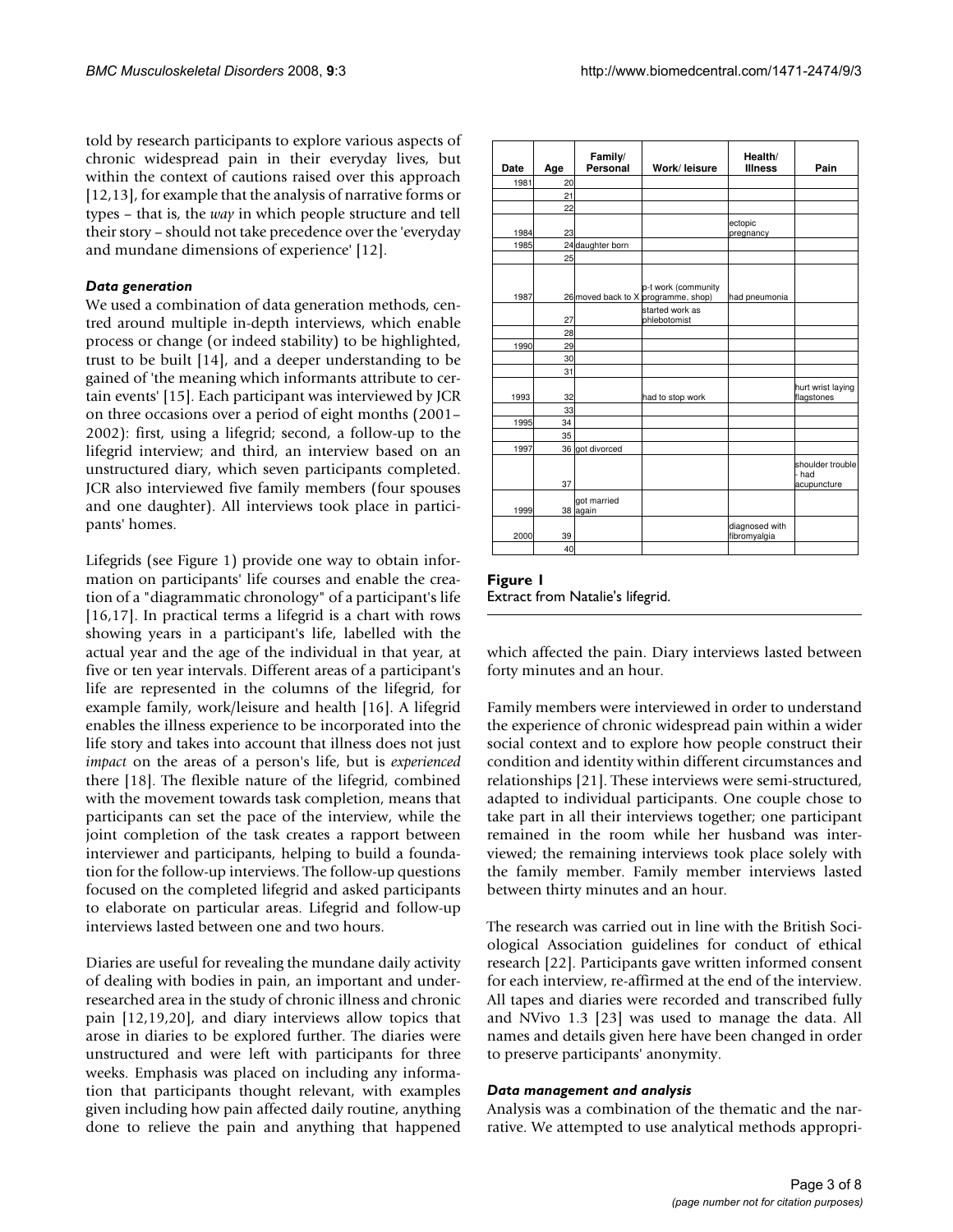ate to the different material generated by participants, drawing on, and combining elements from, different systems of coding and analysis, in particular, Interpretative Phenomenological Analysis (IPA). This process involves identifying issues of interest in transcripts, which are categorised as themes, and then clustered into 'superordinate themes'. The 'master list' of themes is then used to inform the analysis of the other data [24]. IPA is cyclical in nature, allowing themes to be dropped, or the focus altered, depending on what emerges from the data and with the analysis of subsequent data and is also flexible, facilitating its adaptation to encompass data from different sources, including interviews and diaries. Initial analysis was carried out by JCR and discussed with BNO and JS, which informed the subsequent full analysis.

## **Results and Discussion**

The concept of time manifests itself in various ways throughout the everyday experience of living with chronic widespread pain. In this section we focus first on participants' descriptions of "typical days" and how they balance the uncertainty of their pain with routine; and second, on the concept of control, or lack of control, in the everyday lives of people living with chronic widespread pain.

## *1) Typical days: routine in everyday life with chronic widespread pain*

Participants' accounts of "typical days" reveal the "minutiae that make up daily living [25]." However, these accounts also reveal a volatility that challenges the notion of typicality, a volatility acknowledged in the title of Charmaz's work on chronic illness ("Good days, bad days") [5]. Nevertheless, participants' descriptions of what they consider to be a typical day are useful in understanding how they manage the uncertainty of their chronic widespread pain, and it is these that we shall consider, before going on to explore how the concept of time manifests itself through the specific activities of everyday life.

Typical days for people with chronic widespread pain are shaped by a pre-set routine, by the level of pain on that day, or by a balancing of these two factors. For example, Harry's routine is shaped by walks with the dog – in the morning to the newsagents, then after lunch, and again after tea:

*Harry: I mean if me feet were that bad, but I still make myself go* [to the] *paper shop, I always, because that is part of the exercise. Otherwise if you sit in a chair, you are going to seize up. So no matter how much I am hurting, I still do the exercise, that is part of doing the exercise, of maintaining*-

*Carol (Wife): – just takes you longer*.

*Harry: Yeah that is true. Because you sometimes wonder where I have been, don't you? Say, 'God, how long has it taken you this morning?'*

[Harry (male, 50s), Carol (50s) follow-up to lifegrid interview]

The way in which Harry manages the balance of his everyday life is shaped by his belief that his condition will "*burn itself out*" and leave his body in the state it is at that time. He believes it is important to not allow his body to "*seize up"*, thus the walks described in the extract form part of his overall exercise regimen. He emphasises that he always does his walk, even if he is in pain, although it may take him longer. So, although he attempts to limit the uncertainty in his day through forcing his body to maintain its routine, the uncertainty manifests itself in the time taken to complete this routine.

Natalie evaluates a day as "good" or "bad", based on her pain levels. This then shapes that day, in combination with her aim to get out of the house for some part of every day:

*I wouldn't necessarily walk very far, but erm, if it is a really good day then I'd probably think about cleaning the bedrooms, you know, do some housework. But my husband and daughter are brilliant, they help, yer know, a lot. But if I am feeling good I think 'Right what can I do?'*

[Natalie, 40s, lifegrid interview]

These words convey the idea of the strategy of doing what you can when you can, or of 'storing up' housework against an (unknown) time when it cannot be done, similar to the strategy of "just-in-casing" identified in previous research [26]. This also relates to the notion of perceived time: for Natalie, time free from pain cannot be taken for granted and therefore has to be used carefully through controlling the activities carried out.

The most frequently described scenario was a combination of pre-set routine, with alterations made according to evaluation of the pain level on a particular day:

*If I'm feeling all right in myself, I'm not having problems, with the two problems that I mentioned in the diary I would say that, I would treat each one on its own, how can I say, try and stick to set routine if I'm not feeling too bad in myself, but then when the problems start, I tend to go the opposite way, I don't stay to routine. I just do it whenever I can*.

[Trevor, 50s, diary interview]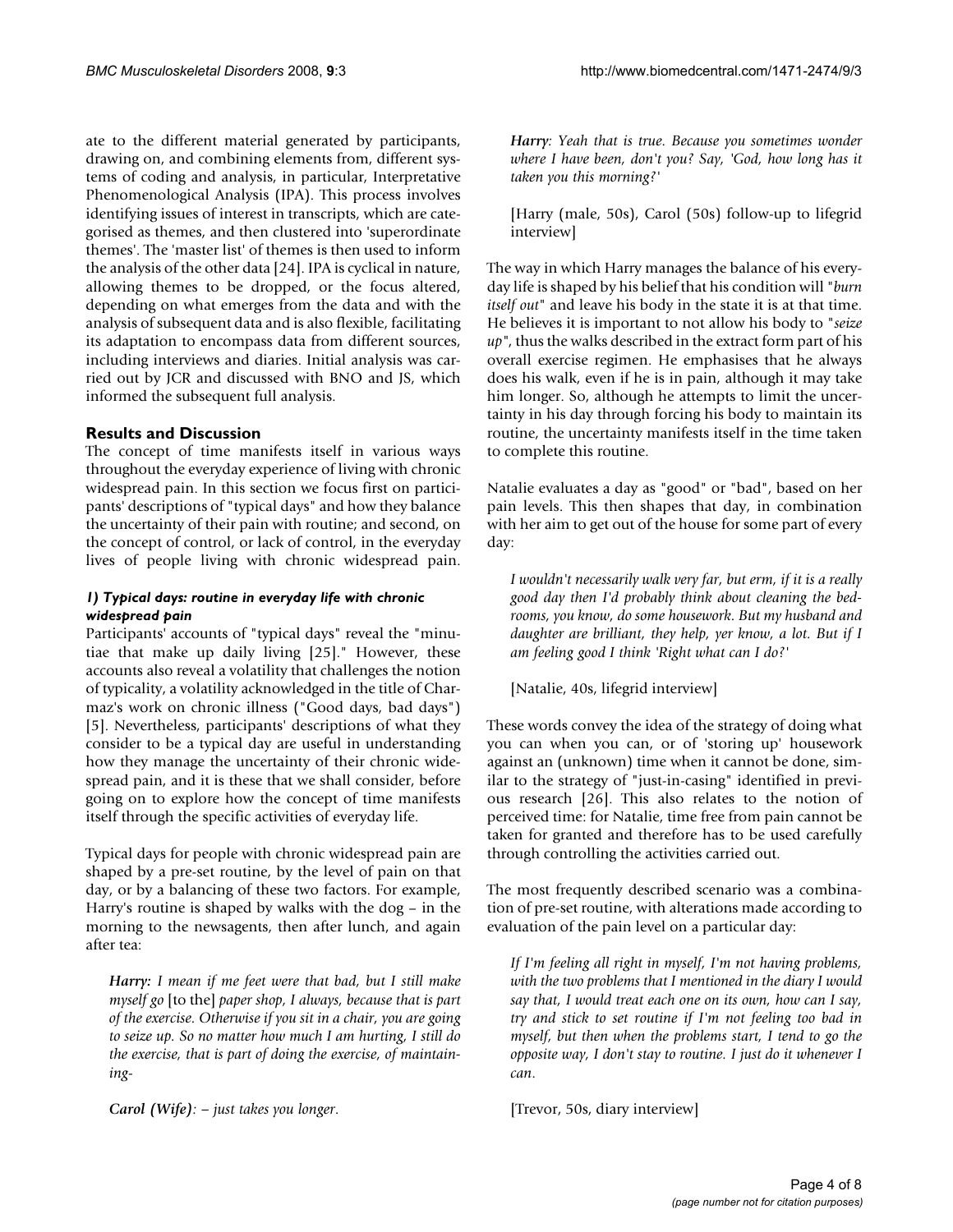This extract illustrates the delicate balance between daily routine and fluctuating levels of pain. Trevor's ability to control his routine to some extent is contrasted with the uncontrollable nature of the pain, which makes the routine impossible to maintain.

While pain levels on a particular day can influence the balance of activities on that day (the notion of good days and bad days), routine can also be influenced by various other factors, including external commitments. The family context may also influence routine: for example, a typical day for Natalie is determined by what shift her husband is working. Val's morning routine is determined by a balance between her need to have someone in the house while she has a shower or bath, and the routines of her family. Although participants in this study generally needed little help with personal care activities, for Val the unpredictable nature of her pain means that, although she is *able* to bathe alone, she only does so when one of her family is in the house, getting up at 5.30 in the morning in order to do so. Val's self-care activities are therefore structured around clock-time, in that a specific activity has to be carried out at a particular time. Val reports saving money in order to buy a bath seat, which will remove the need for the presence of a family member and thus give her more control over her time and activities, illustrating how the ability to control one's time is related to economic circumstances.

Normal family routines may also be disrupted by chronic widespread pain. Sheila describes the changes since her husband stopped work:

*Sometimes in the morning I think, 'Oh no,' because he used to go to work early. Sometimes when he gets up earlier than usual, I think, 'Oh no,' because we are all under one another's feet some how as we weren't before*.

[Sheila, 50s, wife of Michael]

This short description is indicative of the changes in Sheila's relationship with time and with her domestic "space", created by her husband's chronic widespread pain. The previous routine of the household, shaped by Michael leaving for work early, to meet the demands of clock time, is now changed, leading to a need for adjustment to the movement of bodies within the space of the household. Thus control over time, in the sense of an established routine, is also changed as a result of chronic widespread pain, although this change is due to a *loss* of activities related to clock time.

Charmaz suggests that good days and bad days are defined according to the intrusiveness of illness [5]. The participants in our study use their knowledge of their bodies to evaluate the level of pain and hence determine what activity can be carried out in that day. The notion of good days and bad days is thus inextricably bound up with accomplishment of activities. It is also clear that good days and bad days are linked to a sense of self and identity [5]. A good day allows one to carry out activities that are an important part of identity, whether these are gardening or housework. Similarly, Corbin [9] describes the way in which time in health allows people to carry out "activities associated with self-chosen roles (p259)."

The issue of control, over bodies and time, manifests itself in participants' descriptions of typical days. On a good day the body can be controlled in order to accomplish activities, and to store up time against a bad day, on which control, and routine, are disrupted. It has been suggested that (in the case of relapsing-remitting multiple sclerosis) the fluctuating nature of the symptoms creates the challenge of 'squeezing' activity into good days and preserving energy for bad days [27]. The uncertainty in the experience of chronic widespread pain may contribute to the similar tensions and striving for balance seen in participants' accounts of managing their everyday lives.

## *2) (Lack of) control over time and bodies in everyday life with chronic widespread pain*

The concept of "controllable time" is implicit in Corbin's breakdown of different types of time in health and illness and is also, as we will show in this section, an important part of the everyday life of people with chronic widespread pain.

People with chronic widespread pain experience a lack of control over time through deployment of their bodies in managing the activities of everyday life, first through the increasing time it can take to complete tasks, and second, through an inability to sustain tasks for any length of time. Both of these thus require a change in how time (and bodies) are managed and perceived. In this section we present the accounts of the impact and experience of pain alongside participants' description of the strategies they use to manage this, mirroring the ways in which participants describe their experience [12].

Nearly all informants describe similar problems with the physical activities associated with personal care, in particular using a bath, illustrated here:

*Another thing we're in the process of doing at the moment is ripping the bath out* [...] *because nobody uses it and I have great difficulty climbing over, in and out of the shower. So we're going to* [...] *have a proper shower cubicle and tray so that'll make life a lot easier, a lot easier that will, much better. Other than that I think it's just a matter of now I think I'm used to it now, and I think, 'Hang on,*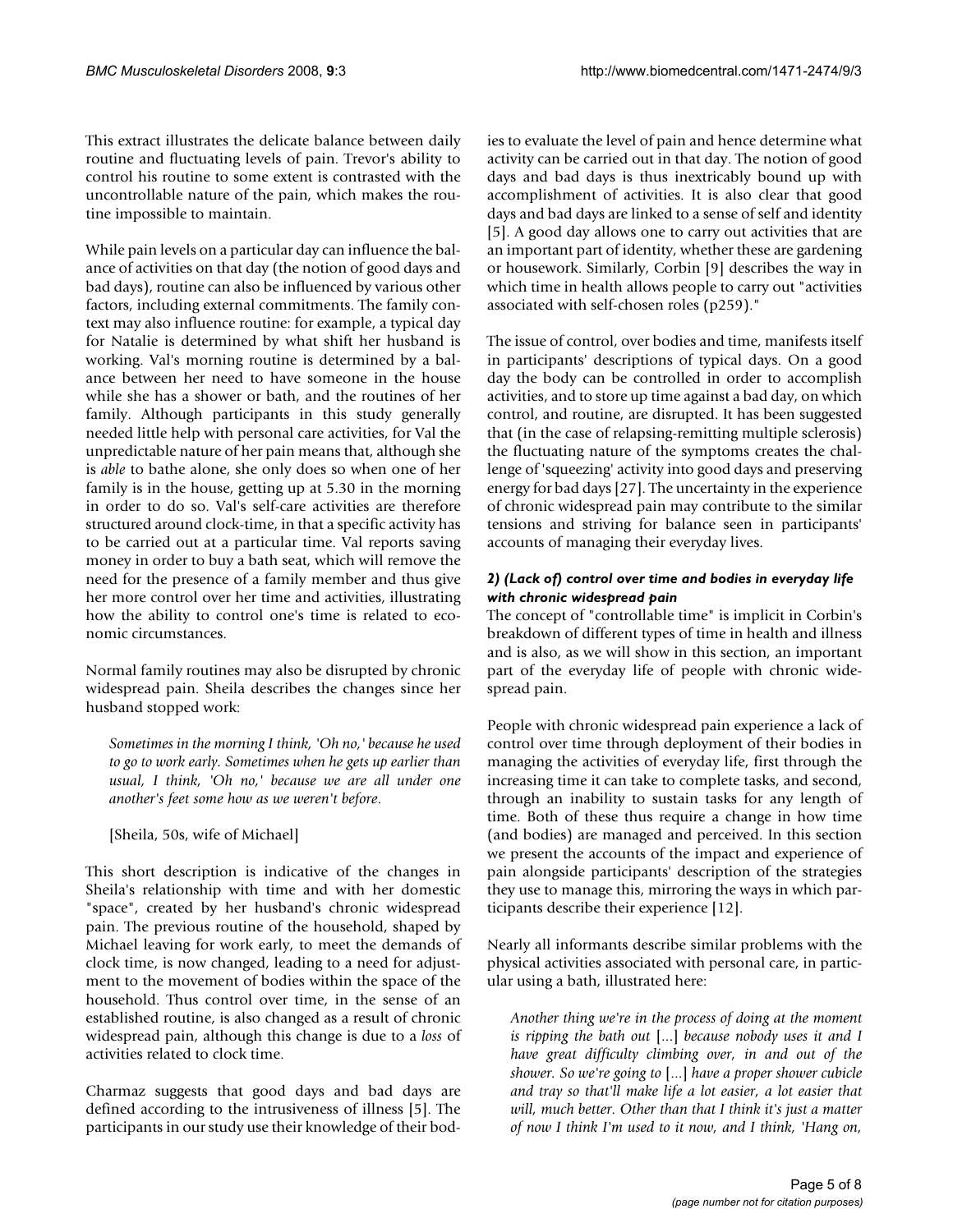*you've got to do this and it's going to take you so long to do so you've got to take your time and you will have to take your time and do it*'.

[Duncan, 40s, follow-up to lifegrid interview].

Duncan uses the bath to illustrate his approach to everyday life problems, an approach that centres on time. He 'allows' himself time to complete tasks based on knowledge that it will take him "so long" to do, his words suggesting that he is permitting himself to take the necessary length of time. Illness cuts in to clock time, and alters perceived time because tasks take longer, as illustrated through his acknowledgement of the length of time it takes him to accomplish a task.

The other areas of everyday life in which pain reduces control over time and body are standing for any length of time, for example to iron or to prepare vegetables, and sustaining a physical task for any length of time, such as vacuuming or dusting. The main strategies participants report using for overcoming these problems are to control the relationship of the body to the physical task through sitting down to do a task that is normally done standing up; and to control the time taken to complete the task, through breaking the task up and completing small parts, interspersed with resting, expressed by Duncan as "*do a bit, sit down for a bit*." This strategy is also described in other studies of chronic illness and pain [27-29].

The strategy of "do a bit, sit down for a bit" could be applied to any task, but enacting it necessitates the ability to manage or control one's own time, and to manage the potential effects on identity. The description of household chores by Duncan and Becky in relation to time provides further illustration of this concept and its meaning for people with chronic widespread pain. Throughout Duncan's interviews he returns to the idea of how slowly he performs tasks in the house; for example, in this extract from his diary:

*Did a little housework, dusting etc. The only way I can do it is to do a little bit then sit down and rest, but again the rests seem to be getting longer. Still the house is clean and tidy, as you know I can't abide untidiness*.

[Duncan, 40s, diary]

Duncan manages the housework through his strategy of 'doing and resting' but is aware of the increasing time of the rest periods – a changing perception of the time available to him. However, he balances this against the knowledge that the house is clean, which is important to him. Thus, he rationalises the time taken in terms of the result, similarly describing how one of the consequences of his wife being on holiday from work is that "*the household chores, which takes ages to do, can be done so much more quickly*." For his wife, however, time takes on a different meaning, in that it highlights her husband's condition:

*Well I continued working full time. Duncan is the 'household engineer'. I think he gets frustrated because he can't do things as quickly as I can. He'll hoover* [vacuum] *a room, that is it for the day, whereas I hoover the whole house in half a day. I am very much aware of that fact. He does find it frustrating and I do tend to slow down on odd things I'm doing when I'm off for the day, thinking 'Well it would be rubbing it in a bit if I whiz through the house in half a day, whereas it would take him a week to do'. I am aware of that*.

[Becky, 40s, Duncan's wife]

This extract illustrates the contrasting relationship that this couple have with the physical environment, with clock time and with perceived time [9]. Becky's awareness of how much more quickly she can complete tasks leads her to manipulate, or control, time and the physical environment in order to reduce the salience of her husband's condition. She thus plays a collaborative role in maintaining his positive identity [30].

The case outlined above illustrates the importance of family help in completing household tasks and also how this highlights the issue of time and control over time. For example, restrictions are placed on when certain tasks can be completed, thus further disrupting the routines of everyday life:

*Int: What about weekends? Do you sort of do things sort of differently?*

*Val: No, just generally, I mean that is when the biggest part of the washing and ironing has to be done then. So erm*, [daughter] *has to sort of help me with that, you know*.

[Val, 50s, lifegrid interview]

For Val, the weekend is marked not by an *absence* of work, but by the *presence* of work, in the form of washing and ironing. Chronic widespread pain disrupts the rhythms of daily household tasks, reducing the control that sufferers have over time. Having to wait for someone to help means relinquishing control over time.

One solution to the lack of control over time due to reliance on other people to perform or help with household tasks is to find strategies to reduce this lack of control: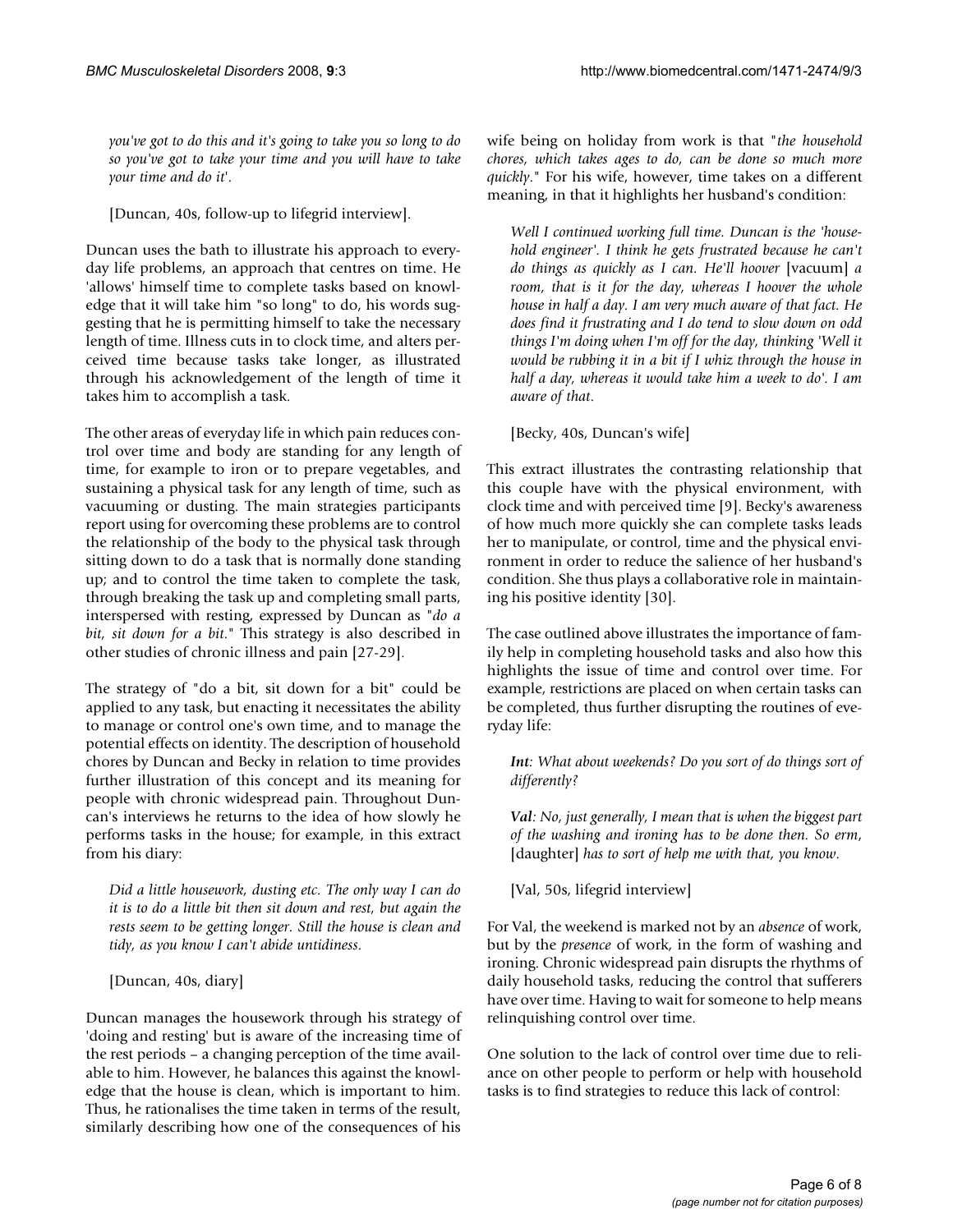*I've got a piece of dust over here and I thought, 'I will get that thing* [mini-sweeper] *out when [interviewer] has gone later on this afternoon'. So I mean you're always on the look out for things make life a little bit easier for you, so it gives you that bit of – you haven't got to rely on somebody coming and doing that for you*.

[Val, 50s, diary interview]

Val reports noticing that things that need doing because she has a closer relationship with her everyday physical environment, and because she has the time to notice. Her use of a mini-sweeper not only reduces her reliance on other people but also leads to increased control over her environment and over her time. This supports the suggestion that a mechanical device is preferable to relying on a person, because of the issue of reciprocity, and as illustrated above, the connotations of dependence, and the issue of control [26]. Similarly, in a previous study some women did not ask for help with all tasks in order to retain control [29].

## **Conclusion**

Chronic widespread pain arises, is experienced, and is managed, in the realm of sufferers' everyday lives. In this article we have shown how the concept of time manifests itself in various ways in the everyday lives of those living with chronic widespread pain. We have also shown how people and their families attempt to control time in order to minimise the impact of the condition. Although the concept of controllable time underlies some of Corbin's elements of time in health and illness [9], our study suggests that the notion of controllable time can be identified more explicitly in the accounts of people with chronic widespread pain and those of their families as an important part of the experience of chronic widespread pain. Controllable (or uncontrollable) time can be identified in accounts relating to management of the body in exercise, carrying out household chores, carrying out self-care routines, family routines with regard to use of space; in short, those "mundane, repetitive and taken-for-granted aspects of everyday life" identified as being of considerable significance in the experiences of individuals [2]. The need to manipulate time and re-define it according to one's changing needs is important.

One of the limitations of this study is in the nature of the sample. All but one of the participants had stopped work due to ill health, which may have created a particular relationship with time. Future research could usefully focus on the experience of time in the context of being in paid employment and having chronic widespread pain. It would also be useful to explore whether people with chronic regional pain conditions experience time in the same way as people with chronic widespread pain. The strength of this study lies in the in-depth understanding it provides, through the combination of data generation methods, of the experience for people and their families of living with a condition such as chronic widespread pain. This understanding encompasses both a broader biographical perspective and a perspective that gives prominence to the routine and everyday. It also builds on our previous work in this area [7,8] on time and uncertainty in relation to people's perceptions of their futures with chronic widespread pain and to the disruptive effects on people's biographical lives.

For health care professionals, it may be helpful to recognise the different ways in which the uncertainty inherent in chronic widespread pain disrupts everyday experience of time. The experience of chronic widespread pain is one of constant adjustment and balancing between this uncertainty and other issues, including the need for routine, identity, enjoyment and fulfilment of roles within a family. An understanding of these phenomena will provide clinicians with a fuller understanding of how time plays an important role in patients' subjective experience of pain and their relationships with family members.

Understanding the issue of control and time in chronic widespread pain may enable health care professionals to support their patients in time management, for example, through adjusting pain relief, changing tasks and re-defining daily routines, providing advice on aids and adaptations and discussing formal and informal support. Moreover, it may also allow greater insight into the way in which patients incorporate treatments or management strategies within their daily lives, highlighting possible reasons for a lack of congruence between professionals' recommendations and patients' priorities, and allow realistic therapeutic timescales to be negotiated. In particular, it is likely that professionals will be better able to assist and advise patients regarding appropriate strategies and support to deal with the challenges of everyday function in the face of chronic pain.

## **Competing interests**

The author(s) declare that they have no competing interests.

## **Authors' contributions**

JCR, BNO and JS planned and designed the study. JCR carried out data collection. All authors were involved in analysis. All authors read and approved the final manuscript.

### **Acknowledgements**

The research was funded through the UK NHS(E) Capacity Building Programme. We are grateful to the participants, who gave their time, and so much more, freely and generously.